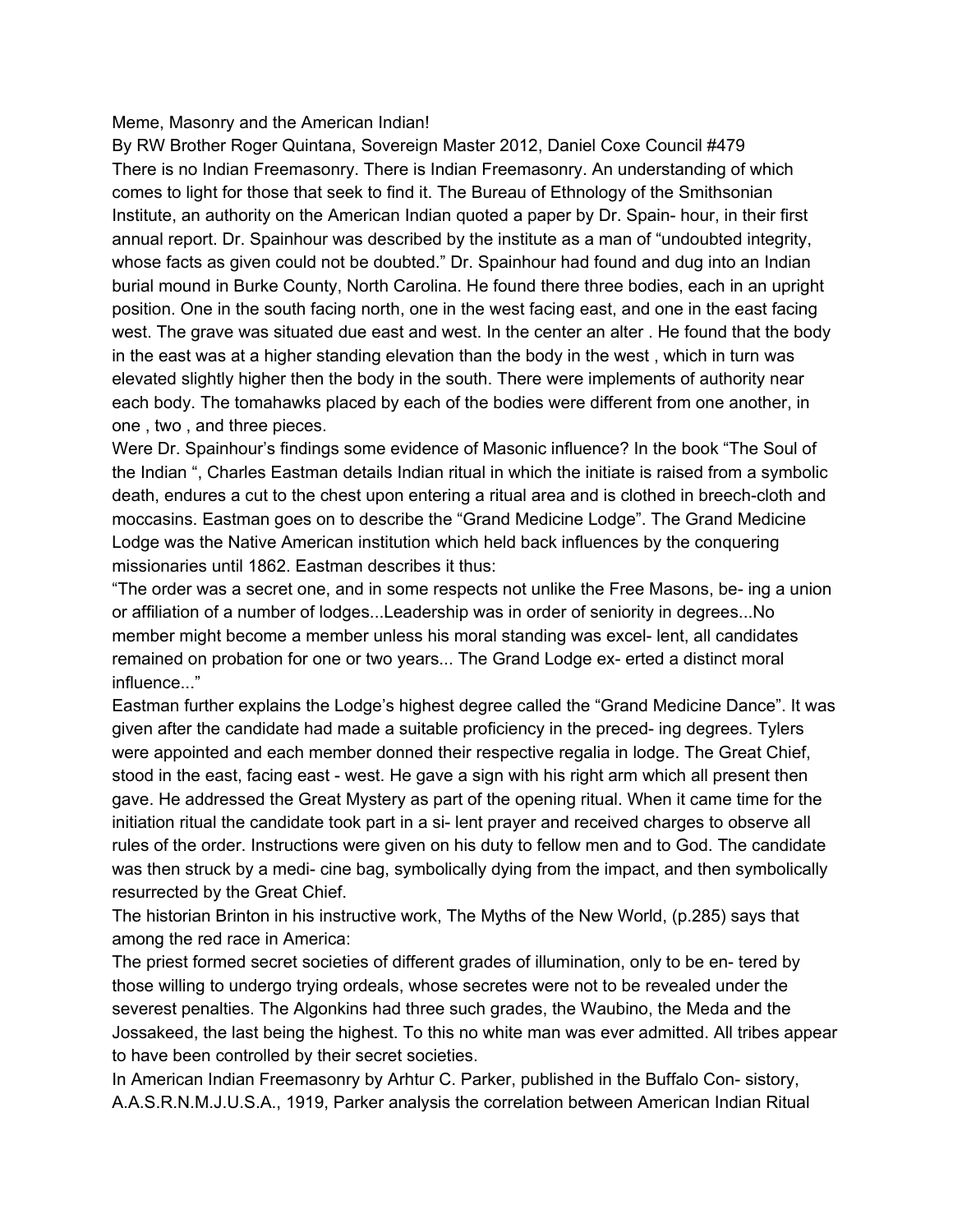and Masonic Ritual. Parker states that in the native american religion there were many spiritual powers but only one supreme Deity. Parker refers to the "Undiscov- ered Masonry", stating "It is not the Freemason alone who is curious of Freemasonry; every man who enjoys the society of his fellow men and who sees in the symbols that are found in the world about him moral lessons that admonish him to virtue, sees also in all Cosmos the potentialities of Masonry." "The student who has penetrated the strange lands and places of the Earth is called upon to tell what other races and peoples know of mystic orders that bind men to morality and brotherly devotion." Does the American native have signs, grips and words like those of Ancient Craft Masonry? In his thesis, Parker questions what is Freemasonry. One must define Free- masonry prior to using it to brand native ritual as Masonic. Is Masonry just ritual? Is it material or spiritual? Is it not the legend or allegory that is essential in Freemasonry? Morality and truth are its foundation and one must remember where we were first made a Mason. "Masons are thus taught that there is an inherent Masonry in men capable of becoming Masons and that there is an inductive masonry into which Masons are led, to be taught the special principles of masonry by men and of such rites as the experience and the wisdom of our ancient brethren have deemed as truly Masonic in the accepted sense."

We then need to ask ourselves how much of Freemasonry did the native American possibly know of an order that up to 1717 was not organized and whose rituals had not been fixed. An examination reveals that the native american ritual is indeed Masonic, but not Accepted Masonry. Let us examine the fundamental believes of the nations and tribes of native America, by which they held the same truths as supremely evident.

First there is the Native belief in a supreme being. Whether it was Tirawa of the Pawnee, Haweniu of the Iroquois, Gitche Manitou of the Algonquin, the same idea pre- vailed of one Grand Architect of the Universe. Next was Morality, where the native was held to be just, truthful, charitable and considerate with his fellow man. Immortality and a strong belief in the "World beyond the Sky". A belief that current conduct affects future life. A belief in Brotherhood. If there is one belief among the native tribes was a belief in a universal kinship of all created things. It was this brotherhood that made hospitality the universal rule among Indians. The Indian drew moral lessons and analogies from the art of building their houses and other dwellings, at most symbolism came from their study of the "Temple of Nature". The Indian used sacred words that could only be whispered and some never spoken except in lodge. The question remains, how much did the Native American know of Accept Freema- sonry. In Dr. Mitchell's, the History of Freemasonry we learn of the possible association with the Welch Indians whose ancestry immigrated from Wales. There were more Dru- ids in Wales than in any other part of Europe. Many distinguished Indians became Ac- cepted Freemasons, among whom was the late General Eli S. Parker, the Seneca Chief, who was an aide to Gen Grant in the Cvil War. During the revolutionary war W. L. Boden wrote in his book, Masonry Among the American Indian, that Colonel McKinstry about to be executed while in captivity, gave the mystic sign of appeal of a Mason in the hour of danger. It was seen by then chieftain Brant who was a Mason and who immedi- ately interposed in his behalf, and rescued the brother from his impending fate. Freed him from his bonds, guided him to safety to Quebec and placed him in the hands of the English to return home to safety.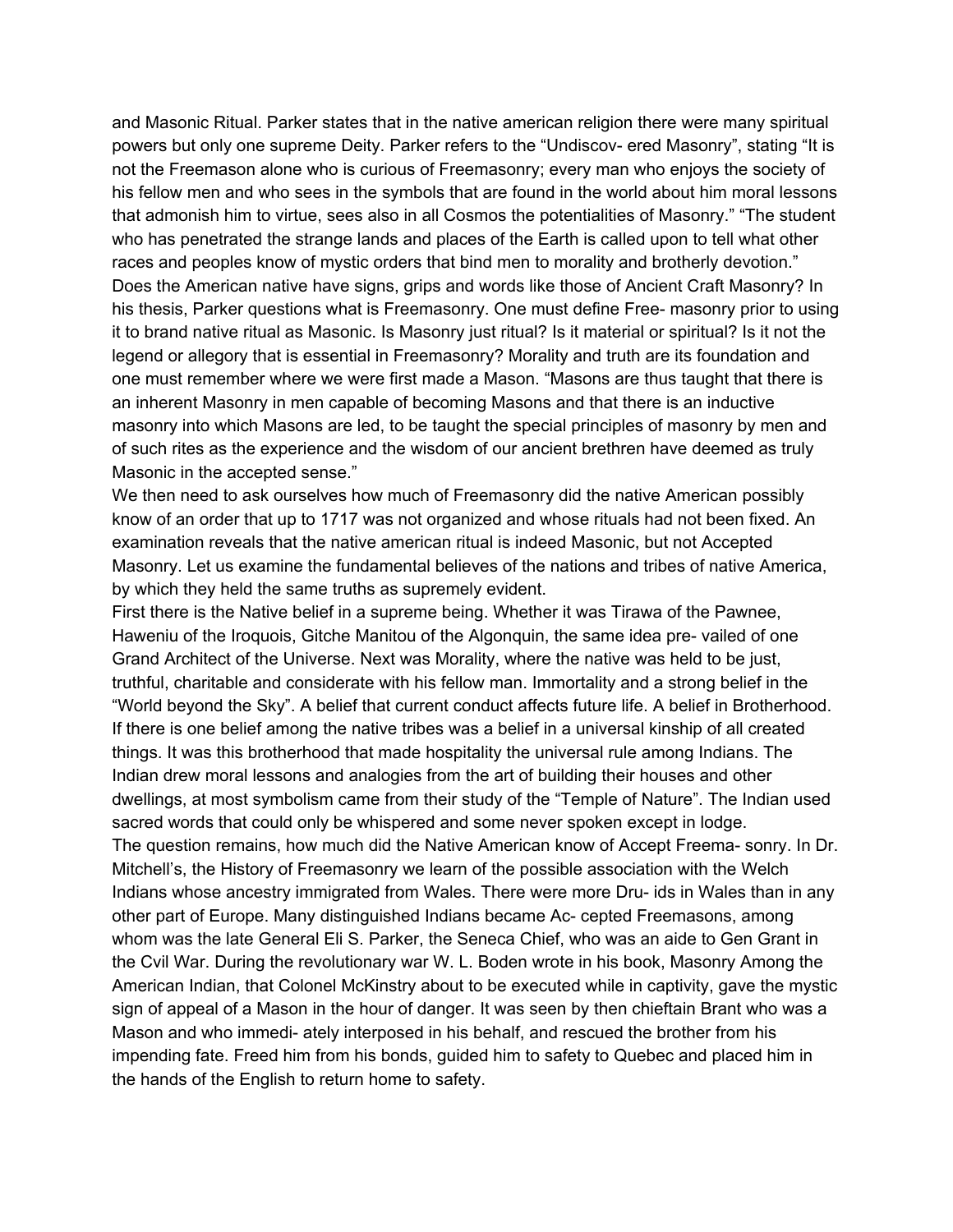Chief Joseph Brant was a Mohawk, Loyalist and freemason. During his early youth Brant, a true blood Mohawk became a favorite of Sir William Johnson, the British super- intendent of the northern Indians of America, who was very popular among the Mohawk tribes, and who also was Provincial Grand Master of the New York Colony. In 1776, Brant became the principal war chief of the confederacy of the Six Nations. According to Albert C. Mackey in Encyclopedia of Freemasonry, after examining a number of histori- cally Native American Indians who were Freemasons, including Brant and Parker, con- cluded "Thus from primitive and ancient rites akin to Freemasonry, which had grown in the shadow of the distant past, the American Indian is graduating into Free and Ac- cepted Masonry as it has been taught to us." It is an instructive example of the univer- sality of human belief in fraternity, morality and immortality. Mackey presented that the Indians, in recognizing the ethos of Freemasonry within their own culture, were drawn to the Craft. In April 1776 at the Grand Lodge of England, Chief Brant received his ma- sonic apron from the hands of KIng George III.

Accepted Freemasonry among the American Indian flourished in the territories. On July 12, 1849 under dispensation from the Grand Lodge of Arkansas a charter was granted to Cherokee Lodge #21, the first lodge of Indian Free And Accepted Freema- sons established in the United States.

What was then the Accepted Masons attraction to the Native Mason? Joy Porter, in "Native American Freemasonry Association and Performance in America" states; "The Westerner saw the the ability to work directly on the passions of the listener was a rhe- torical skill associated with the Native American, and in the Masonic lodge specifically rhetoric and the meaningful recitation of learned speech were the absolute central.

Rhetoric according to Porter is a key to understanding why Accepted Masons might permit Indians into the very heart of their exclusive, white, Protestant and predominantly middle-class organization. Perter quotes the contemporary thinker James Burgh on the ideal passionate, elocutionary act "which, by influencing the will, makes one proceed to action...Like irresistible beauty, it transports, it ravishes, it commands the admiration of all....The hearer finds himself as unable to resist it as to stop the flow of a river with his hand. ...His passions are no longer his own." In fact, it was witnessing Indian oratory that allowed a young Thomas Jefferson to first feel such feelings. Jefferson, in "Notes on the State of Virginia" repeats a favorite theme, the similarities of Indian and classical culture. Both cultural assimilation.

In Eric Lott's 1993, Love and Theft: Blackface Minstrelsy and the American Working Class, Lott encourages us to look at the phenomenon of Whites dressing up as ethnic "Others" in new ways. "In the Masonic Lodge at various times Indians performed Indi- anness as part of the Masonic Ritual, and Euro-American Masons similarly "performed" as Indians in specific Indian or Indian -inspired Masonic rituals". The Accepted Masonic lodges for the Indian created a social and political space where Indians and Euro- Americans could conjoin and interact at the level of the imagination and within the realm of the sacred. A Spiritual sanctuary and haven for Euro-American versions of the Indian past. A sanctuary and haven for Indian versions of the Euro-American past.

meme definition philosophy